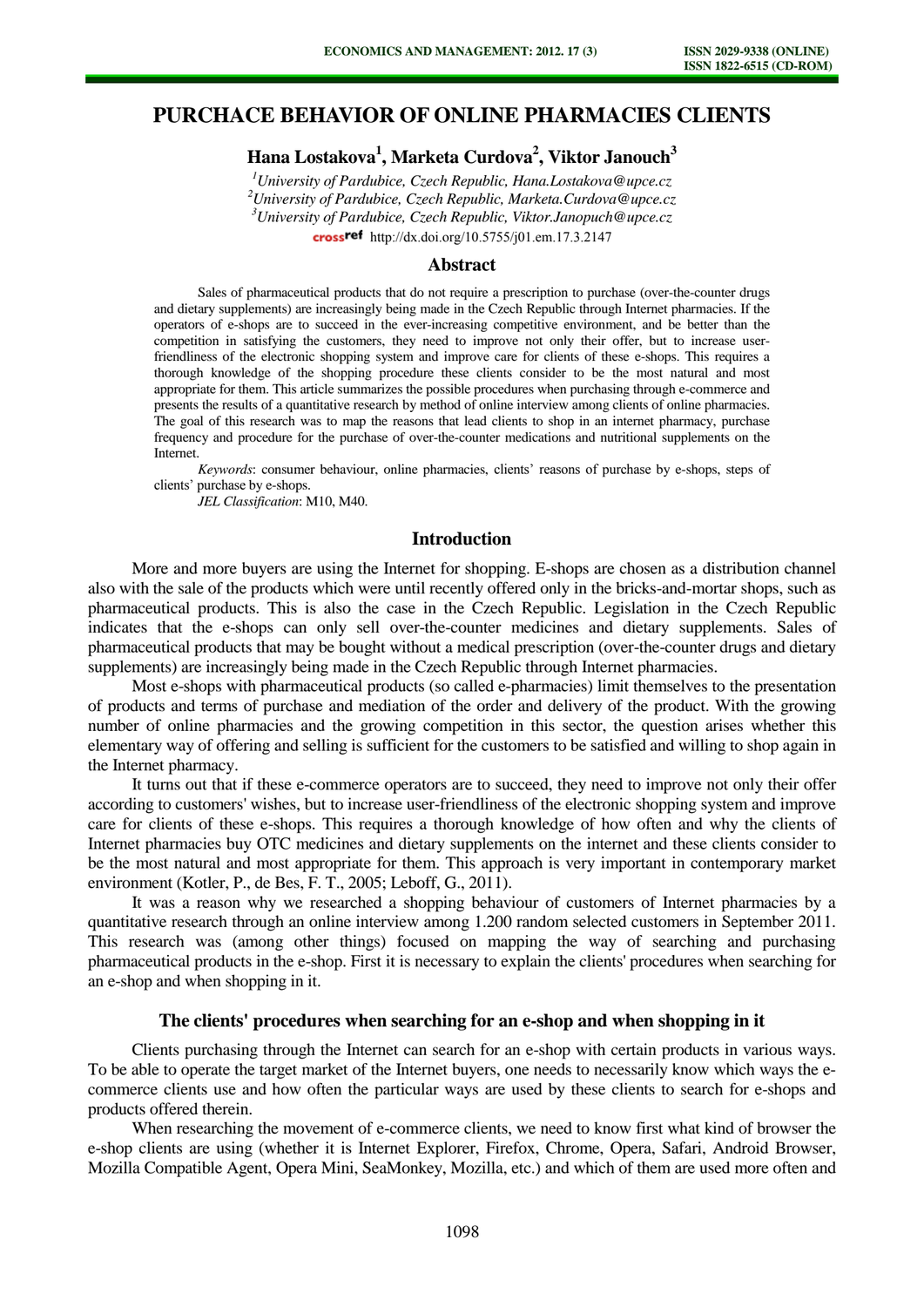less often. An e-shop operator can easily get this information with Google Analytics, a tool for tracking e-shop visits.

Upon entering the Internet through the browser, clients are looking for e-shop(s) with certain products. These can be found in several ways (GOOGLE INC. Google Analytics [online], 2012):

- Using search engines. Thus it is possible to enter the e-shop site by entering an appropriate string of keywords into the search engine and then by clicking on one of the links offered.
- From linked sites. The visitor clicks on a link on a different site directing to a specific page of the eshop site.
- Through direct access. Direct access requires the knowledge of the e-shop's  $URL<sup>1</sup>$ . To know the  $\bullet$ URL of the e-shop, i.e. its domain name, the customer can use various forms of off-line advertising (business cards, shop at bricks-and-mortar pharmacies) or PR campaigns (newspaper articles, sponsoring events). Janouch (2010) refers to another, often used direct access method, which the access from a link in an email message.

Janouch (2010) points out that some links may not included in either of these sources. This happens when the links are tagged and, moreover, non-standard designation of the media is used (URL builder. Google Analytics help [online] (2012)). From the practical point of view, however, it still is an access from some of the three sources.

Upon initial establishment of communication between the customer and e-shop (e.g. online pharmacy) the search engine fulfils a significant role. When searching for a product on the Internet, the customer may enter several types of queries into the search engine. Most authors (e.g. Genoa, D. (2012), Manning, et al. (2008)) agree that these types of queries are:

- navigational,  $\blacktriangle$
- informational,
- transactional.

What type of query will be entered depends on many factors. It depends on whether the customer has previously purchased similar products in the e-shop, whether he/she is familiar with the product type or even knows it (knows the exact or at least an approximate title), or on the contrary he/she does not know in the first phase at all what to search. In that case, they are often more likely to enter a query in the online pharmacy stating symptoms of the illness rather than a query about a medication or food supplement. Often in these cases, what matters is the sequence of several queries that gradually refine the search result. These queries can be both navigational and informational or transactional. This begs the question of how to be at the high ranked positions in the search for different types of queries and, at the same time, how to attract the attention of the search engine user, i.e. the potential customer, to our own link among other links in the search results ( $SERP<sup>2</sup>$ ). This issue is dealt with by the so-called  $\text{SEO}^3$ , or search engine optimization. Often in these cases, what matters is the sequence of several queries that gradually refine the search result. These queries can be both navigational and informational or transactional. This begs the question of how to be at the high ranked positions in the search for different types of queries and, at the same time, how to attract the attention of the search engine user, i.e. the potential customer, to our own link among other links in the search results (SERP).

SEO is a technique that uses a set of factors that make sure that a certain page appears for a query in the search engine on the high ranked positions in the search results. Generally, these factors are divided into factors located on the website (on-line factors) and outside the site (off-line factors) (Janouch, V., 2010). Some SEO factors not only affect the ranking in the search results, but they may have a direct impact on the behaviour of the customer that entered the query into the search engine. The search engine optimization includes, among other things, the page title and description. In the search results the title will appear as a blue headline of the given link and the description (or a part thereof) shown in black text. If the title and description has been correctly chosen on the page, it may attract customer's attention and make them click on the link. A part of the text of the page may appear as a black text, so it is necessary for the implementation of search engine optimization to pay considerable attention to copywriting. Search engines, however, does not only follow the SEO factors, but they use a variety of other factors for search engine rankings (Janouch, V., 2010). Thus, quality SEO does not necessarily always mean a high ranked position in the SERP.

l

<sup>&</sup>lt;sup>1</sup> URL, Uniform Resource Locator

<sup>&</sup>lt;sup>2</sup> SERP, Search Engine Results Page

<sup>&</sup>lt;sup>3</sup> SEO, Search Engine Optimization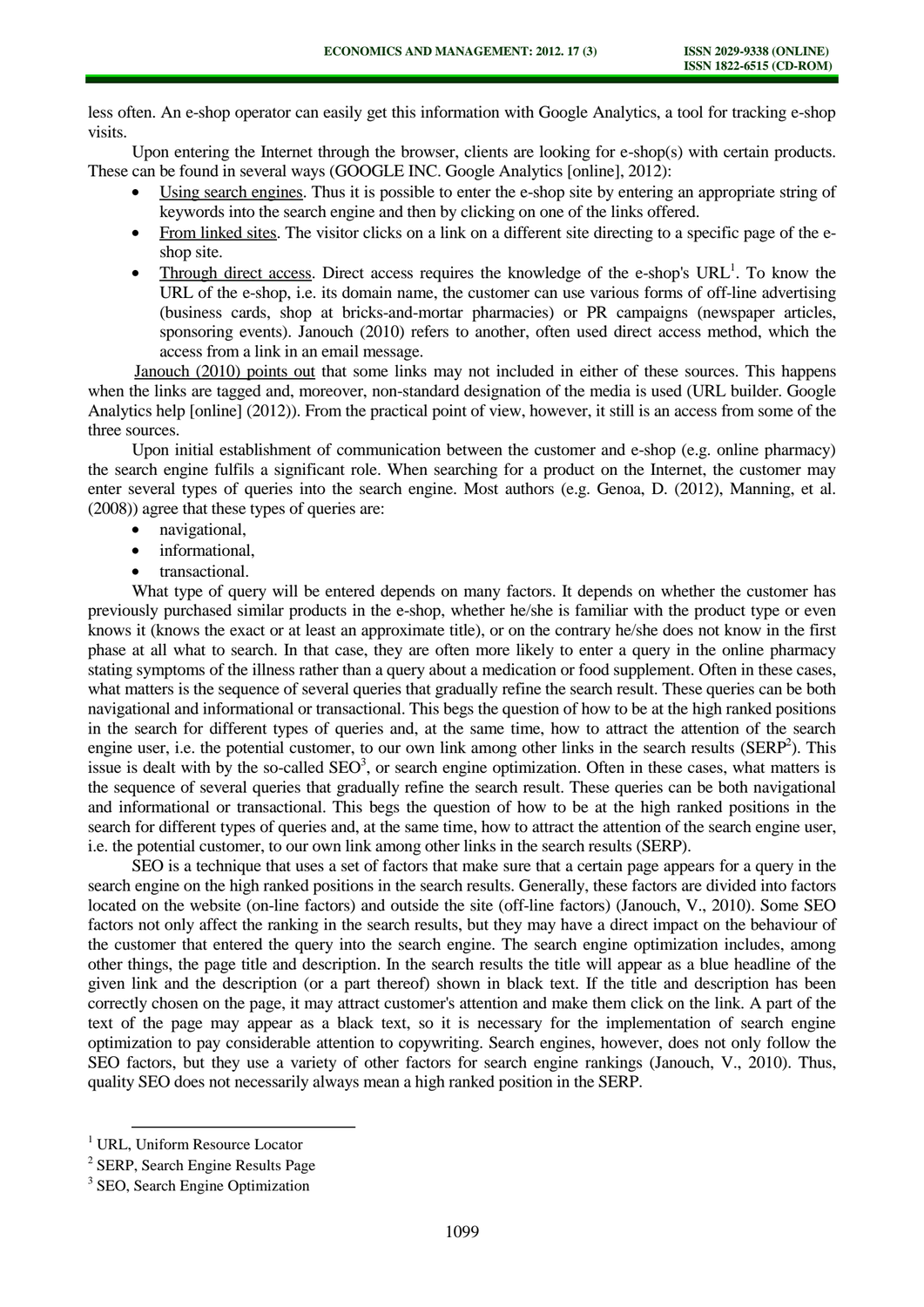Behaviour of customers in finding products on the internet may, however, take other directions with the use of search engines than just clicking on the links in the results. Another procedure may be, as already mentioned, repeated search, i.e. the specification of queries and also their variation or extension. This issue, known as the long tail theory, is dealt with by Anderson (2004), for example. We may use another search engine to enter the same (modified) query or use other information sources. This source may be, for example, shopping comparison sites or discount shopping sites. But this cannot be done with all e-shops. Discount shopping sites, for example, cannot be used due to the specific conditions of online pharmacies with these eshops.

Shopping comparison sites are used by customers to compare prices and select an e-shop based on reviews by other customers or the overall evaluation of the e-shop. Evaluation of e-shops can only be carried out by the comparison site itself and/or the customers of a particular e-shop. This ensures the objectivity of the evaluation. Customers do not decide just according to the price of the searched product, but also according to other indicia. In addition to the overall evaluation of e-shop they often decide according to shipping firm options, e-shop's willingness in handling complaints or the extent of after-sales marketing communication with the customer (Prikrylova, J., Jahodova, H., 2010). That is the way we can, in addition to direct communication with customers, strengthen relationships with them also through third parties such as search engines or shopping comparison sites.

## **Methodology of customer shopping behaviour research in online pharmacies**

Shopping behaviour of customers of Internet pharmacies was researched in a quantitative research through an online interview. We carried out this quantitative research in September 2011. By a simple random selection 1,200 customers were chosen of an Internet pharmacy from the population of 5,630 clients. Its owner also operates a bricks-and-mortar pharmacy in the centre of Prague and also runs a private clinic for overweight reduction, modification of metabolism and healthy lifestyle. The research was conducted through Internet polling. 761 clients returned the completed questionnaire, representing a 63.4 percent return of questionnaires. The data were processed and analyzed using the IBM SPSS Statistics and through synthesis of the findings obtained. This research was (among other things) focused on mapping the way of searching and purchasing pharmaceutical products in the e-shop and the reasons for repeat purchases in e-shops.

How often they go shopping, what reasons lead them to shop in Internet pharmacies, how they mostly proceed step by step when searching for over-the-counter medicines and nutritional supplements on the Internet. The research was also focused on what the customers of online pharmacies do after searching for products, i.e. whether they immediately buy the product, or first they compare it with other offers and then buy it, or even after they find the product, they look for an expert's assistance on the Internet, or they first go to a bricks-and-mortar pharmacy and only then on an expert's recommendation they buy the product on the Internet. The research was also focused on what and in what order clients consider when shopping before proceeding to buy the product.

## **Results of customer shopping behaviour research in online pharmacies**

## **Frequency and reasons for online shopping**

First it found what percentage of the customers prefers to buy in bricks-and-mortar pharmacies and what percentage in internet pharmacies. Results of the preferences for the type of pharmacy in shopping for over-thecounter drugs and nutritional supplements are summarized in Figure 1.

The research results showed that more than half of the internet pharmacy customers go currently shopping in bricks-and-mortar pharmacies. Shopping rate in both types of pharmacies significantly differ according to education of the clients as the clients with higher education prefer online pharmacies.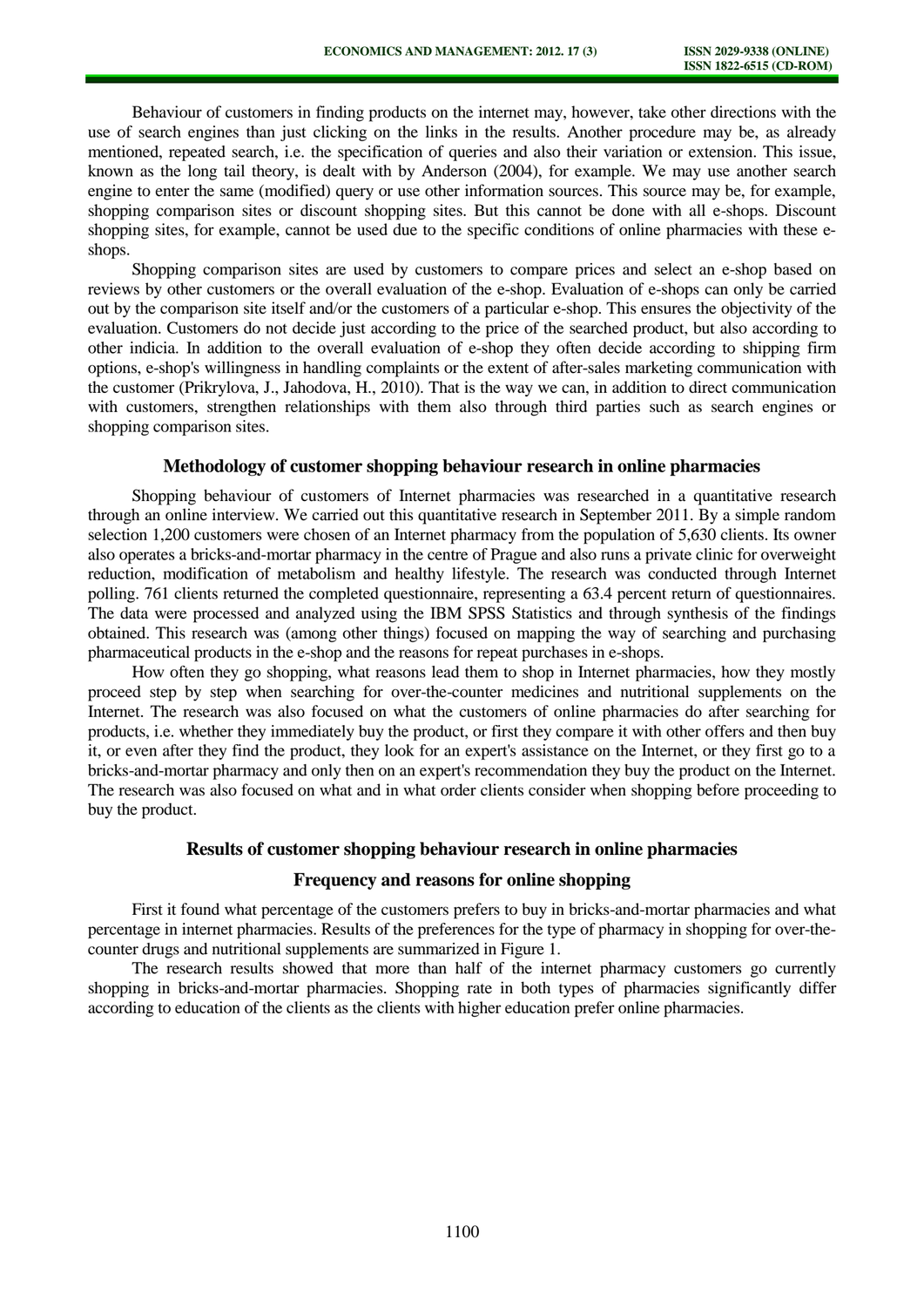

Figure 1. Preferences of shopping in different types of pharmacies

Furthermore, the research focused on how often the customers buy OTC medicines and dietary supplements in online pharmacies (see Figure 2).



**Figure 2**. Frequency of purchase in the Internet pharmacy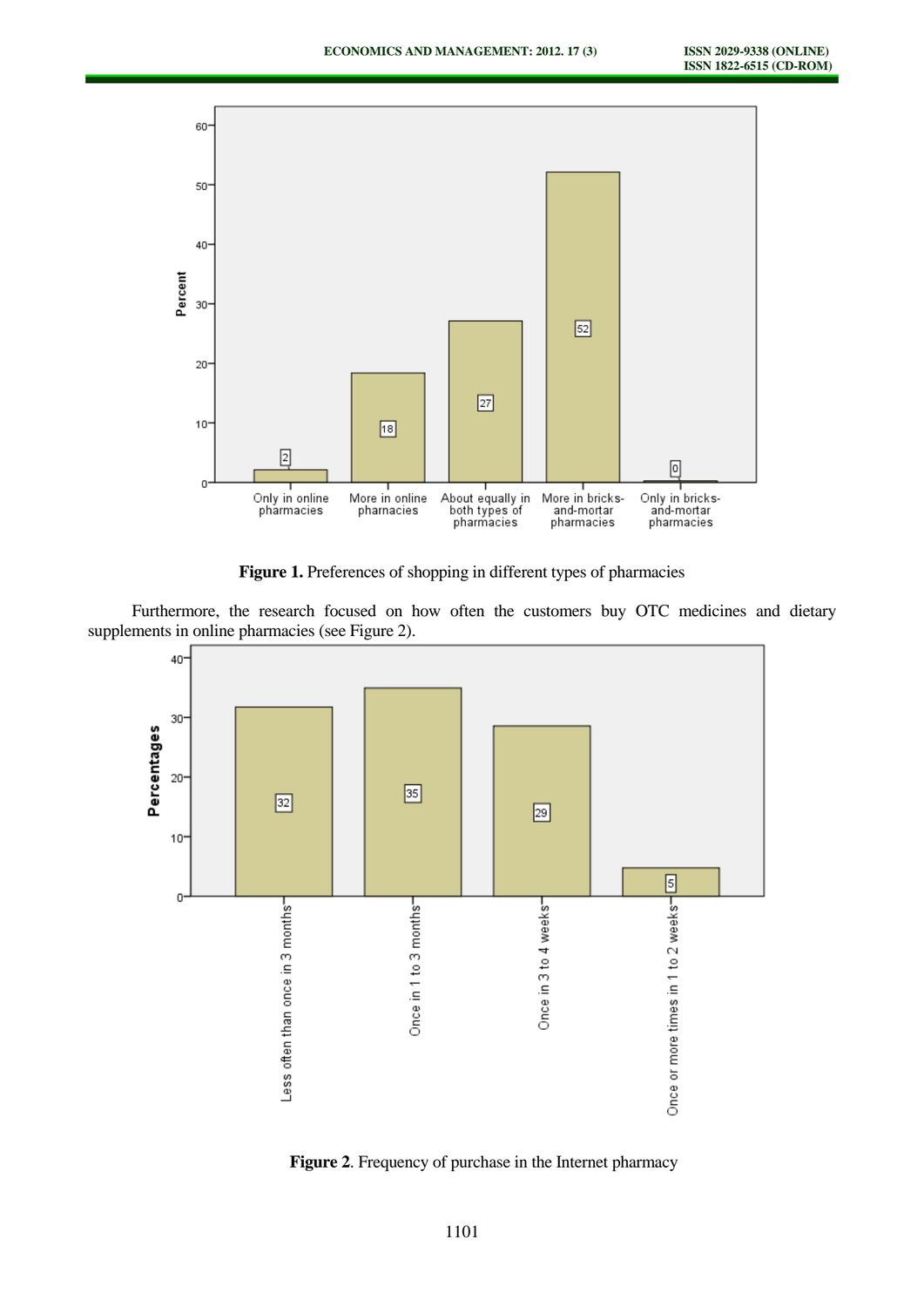Over 60 percent of the respondents go shopping less often or no more often than once in three months. Almost 29 percent of the respondents do the shopping no more often than once a month and the remaining less than 5 percent of the respondents do the shopping in the Internet pharmacy more often than once a month. The group of customers who do the shopping at least once a month (35 percent of the clients) is a group of loyal customers. Analysis of differences among different groups of respondents based on the Pearson Chi-Square test showed that there are significant differences in the frequency of purchase in Internet pharmacies among clients of different gender, age, education and health. Significant differences were found only in the frequency of purchasing in online pharmacies with clients professing a healthy lifestyle. These clients do the shopping in the internet pharmacies more often, once and more times a month. The group purchasing once in three months represents the clients buying OTC medicines and dietary supplements in an economic package when the size of the drug package is intended for consumption within 3 months.

The research also aimed to determine what reasons make the clients buy from online pharmacies (see Figure 3).



**Figure 3.** Preference for reasons for shopping in online pharmacies

It turned out that the main reason for purchasing in online pharmacies is a lower price (for three quarters of the clients). The customers also purchase in online pharmacies because they can make orders from home (almost 50 percent of the clients), thereby saving time (as the reason for purchasing in online pharmacies reported by 40 percent of clients). 30 percent of the clients see the benefits of buying in online pharmacies in the fact that they learn more information on the Internet. As shown in the Pearson Chi-Square test, the benefits of the chance to get more information, shopping directly from home while saving time, were more beneficial for the clients with higher post-secondary and university education than for the clients with lower education. In terms of gender, age, health status and attitudes towards a healthy lifestyle, no significant differences were determined among the clients of online pharmacies in assessing the reasons for purchasing in online pharmacies. Pairwise correlation analysis of reasons for each purchase in online pharmacies using Pearson correlation coefficient (see Table 1) shows that there are quite apparent strong correlations between the order from home, saving time and opportunity to find more information on the Internet and make own choice. These reasons are not correlated with the "price" reason for buying in online pharmacies. This means that respondents who buy because of creature comforts of their home, saving time and opportunities to find more information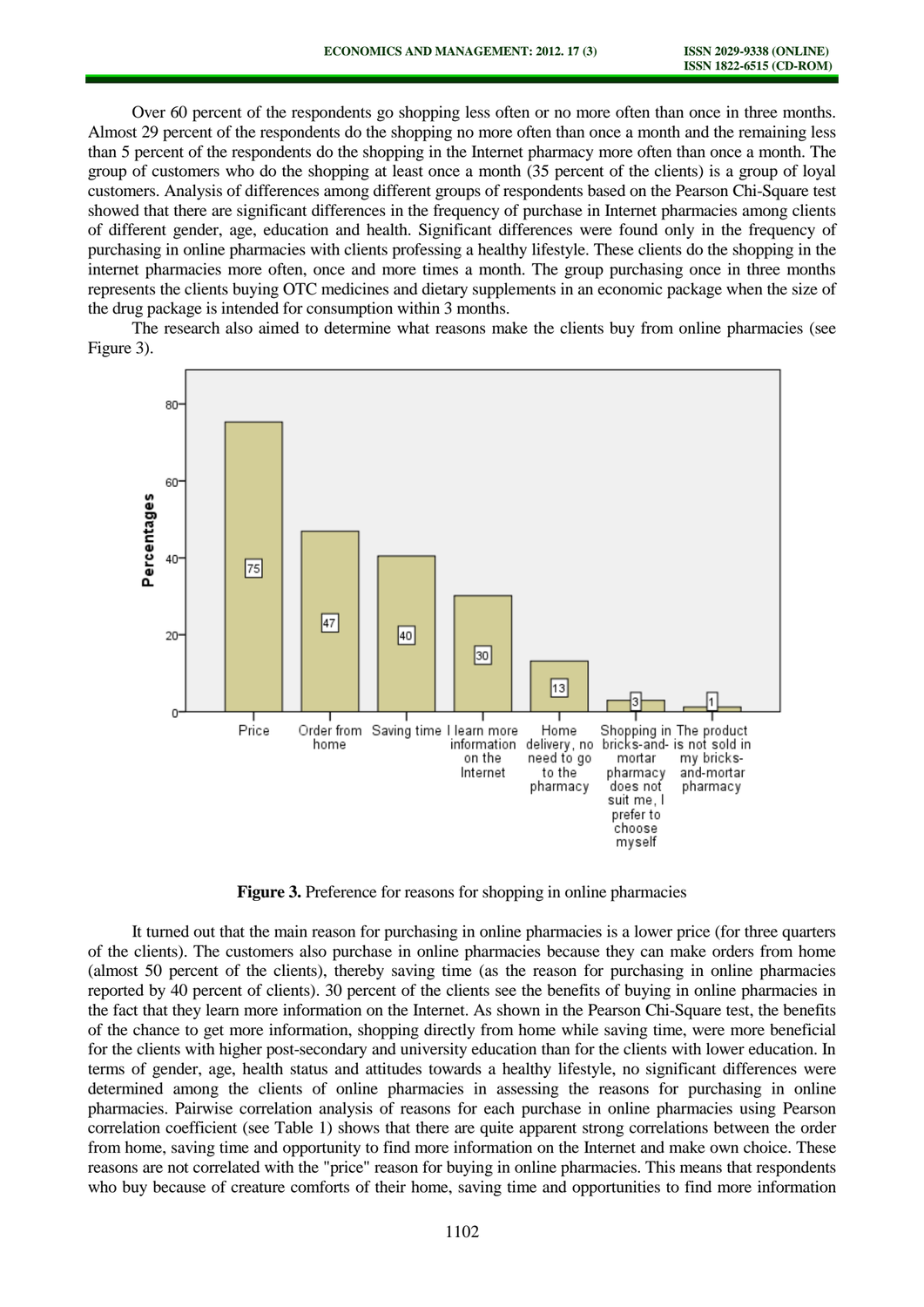and to choose for themselves less intensively consider the low price as the reason for purchasing in online pharmacies. Both the groups represent a different market segment.

|                                                                                                                      | <b>Price</b>          | <b>Home</b><br>delivery,<br>no need<br>to go to<br>the<br>pharmacy | I learn more<br>information<br>on the<br><b>Internet</b> | <b>Shopping in</b><br>bricks-and-<br>mortar<br>pharmacy does<br>not suit me, I<br>prefer to choose<br>myself | <b>Order</b><br>from<br>home | The product<br>is not sold in<br>my bricks-<br>and-mortar<br>pharmacy |
|----------------------------------------------------------------------------------------------------------------------|-----------------------|--------------------------------------------------------------------|----------------------------------------------------------|--------------------------------------------------------------------------------------------------------------|------------------------------|-----------------------------------------------------------------------|
| <b>Price</b>                                                                                                         |                       | $-.090^*$                                                          | $-.091$ <sup>*</sup>                                     | $-.084$ <sup>*</sup>                                                                                         | $-0.054$                     | $-165$                                                                |
| Home delivery, no need to<br>go to the pharmacy                                                                      | $-.090^*$             |                                                                    | ,056                                                     | $,073*$                                                                                                      | $,199***$                    | $-0.043$                                                              |
| I learn more information on<br>the Internet                                                                          | $-.091$ <sup>*</sup>  | ,056                                                               |                                                          | $,110^{**}$                                                                                                  | $,073*$                      | $-0.019$                                                              |
| bricks-and-<br><b>Shopping</b><br>$\mathbf{in}$<br>mortar pharmacy does not<br>suit me, I prefer to choose<br>myself | $-.084*$              | $,073*$                                                            | $,110^{**}$                                              |                                                                                                              | ,011                         | $-0.019$                                                              |
| <b>Order from home</b>                                                                                               | $-.054$               | $,199***$                                                          | $,073*$                                                  | ,011                                                                                                         |                              | $-0.055$                                                              |
| <b>Saving time</b>                                                                                                   | $-0.029$              | $,164***$                                                          | ,029                                                     | .066                                                                                                         | $,237$ **                    | $-.091$ <sup>*</sup>                                                  |
| The product is not sold in<br>bricks-and-mortar<br>my<br><i>pharmacy</i>                                             | $-.165$ <sup>**</sup> | $-.043$                                                            | $-0.019$                                                 | $-0.019$                                                                                                     | $-.055$                      |                                                                       |

**Table 1.** Pearson Correlation of reasons for shopping in online pharmacies

\*. Correlation is significant at the 0.05 level (2-tailed).

\*\*. Correlation is significant at the 0.01 level (2-tailed).

## **Procedure for shopping in online pharmacy**

Analysis of secondary data sources (Google Analytics visitor statistics) led to the knowledge that most clients use Internet Explorer to search for online pharmacies, 48 percent of the clients, more than 33 percent of the clients use Firefox browser while other browsers are chosen by the clients to access the Internet less frequently (see Figure 4). To complement the results, all browsers are shown in the graph with the use of Google Analytics (see Figure X).

|     | Web Browser<br>None       | <b>Visits</b> |          | Visits Contribution of the Browser Item to the Overall Result |  |  |
|-----|---------------------------|---------------|----------|---------------------------------------------------------------|--|--|
|     | Žádné $\leq$<br>Prohlížeč | Návštěvy - ↓  | Návštěvy | Příspěvek položky Prohlížeč k celkovému výsledku: Návštěvy v  |  |  |
| 1.  | Internet Explorer         | 76 171        | 48,00 %  |                                                               |  |  |
| 2.  | $\blacksquare$ Firefox    | 52720         | 33,22 %  | 33, 22 %<br>11,53%                                            |  |  |
| З.  | Chrome                    | 18 298        | 11,53 %  |                                                               |  |  |
| 4.  | Opera                     | 7828          | 4,93%    |                                                               |  |  |
| 5.  | Safari                    | 2714          | 1,71%    |                                                               |  |  |
| 6.  | Android Browser           | 338           | 0,21%    |                                                               |  |  |
| 7.  | Mozilla Compatible Agent  | 169           | 0,11%    |                                                               |  |  |
| 8.  | Opera Mini                | 158           | 0,10%    |                                                               |  |  |
| 9.  | SeaMonkey                 | 95            | 0,06 %   | 48,00 %                                                       |  |  |
| 10. | Mozilla                   | 62            | 0,04%    |                                                               |  |  |

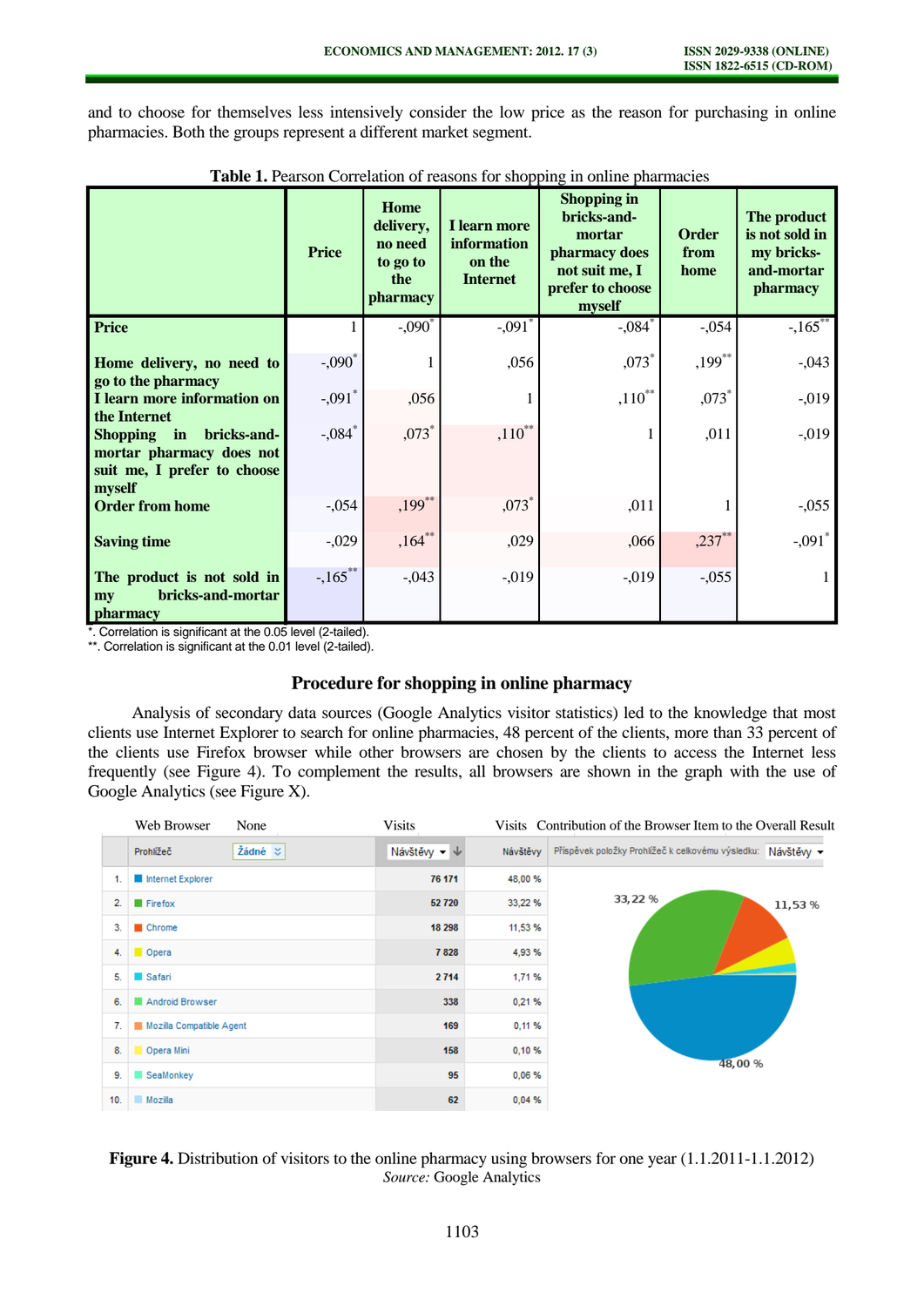As the next step, the respondents most often search for an e-shop using search engines, nearly 70 percent of the clients. Nearly 22 percent of the clients use access from linked sites and various price comparing sites and only about 5 percent of the clients type the direct address of an online pharmacy in the address bar of the browser (see Figure 5).



## **Figure 5.** Distribution of visitors to the online pharmacy for a period of one year  $(1.1.2011-1.1.2012)$  - Direct visitors/ Linked sites /Browsers *Source:* Google Analytics

The primary quantitative research among the clients of online pharmacies showed significant differences in the process of finding an e-shop among the generation younger than 35 years and older clients. Direct access to websites is used more often by respondents aged 51 years and older. The younger the clients are, the more they use price comparing sites such as zbozi.cz or heureka.cz, etc. or search an e-shop using search engines, in most cases with Google and Seznam. A subsequent analysis of the rates of using search engines showed that the most-often-used search engine is Seznam (52 percent of the clients), then Google search engine (44 percent of the clients), and only about 4 percent of the respondents use a different search engine (see Figure 6).



**Figure 6.** Rates of using various search engines in purchasing over the Internet

The Crosstabs analysis revealed significant differences in the use of individual search engines, as more women prefer the Seznam search engine than men, there are also differences in the choice of search engines in terms of the level of education achieved as the use of the Google search engine increases with increasing level of education at the expense of the Seznam search engine.

Researched were also the steps the customers take when choosing an online pharmacy in repeat purchase of medicines and food supplements over the Internet. It was found that in repeat purchase the customers substantially take into account, when choosing an Internet pharmacy, their own experience and do not choose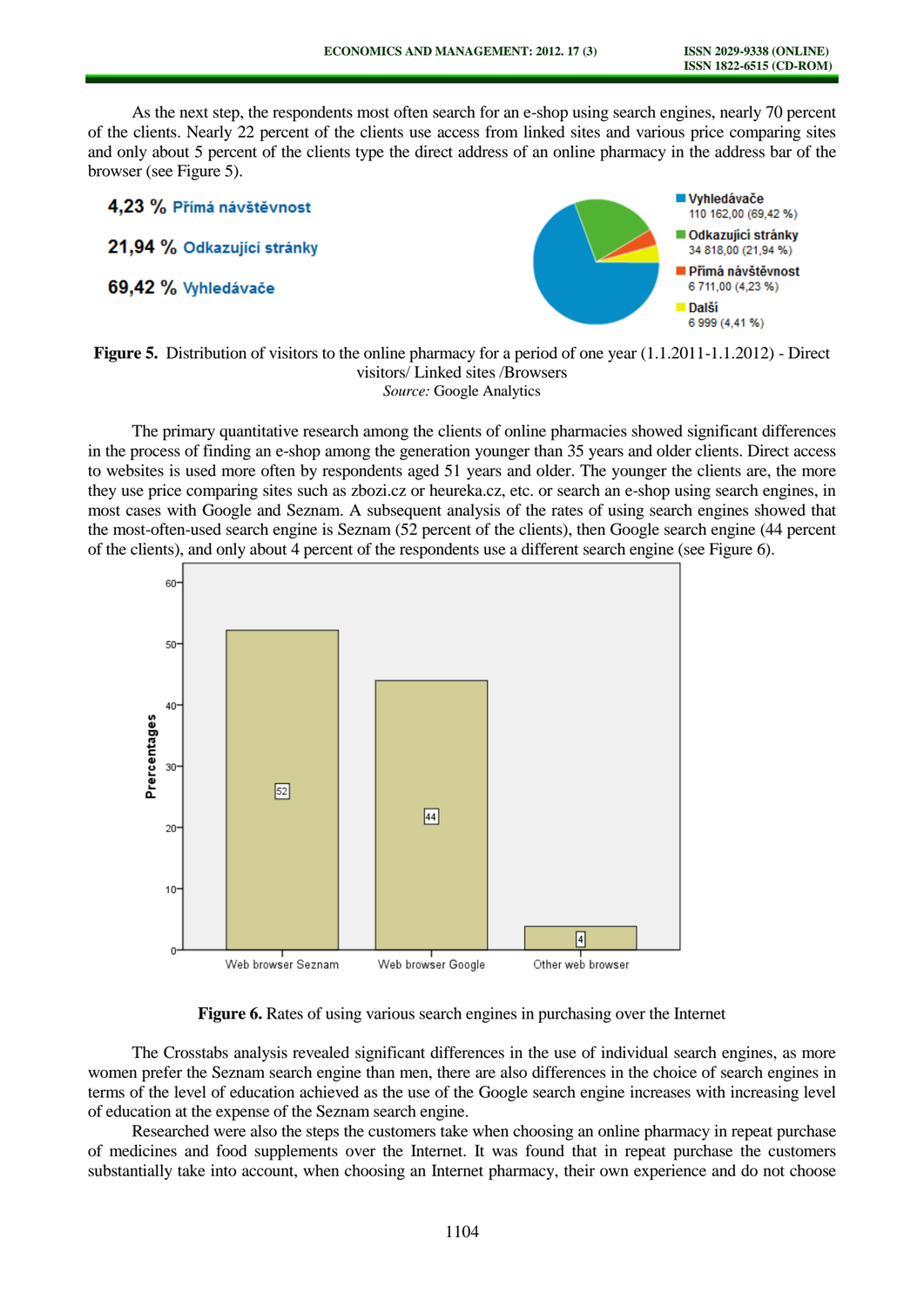only according to the first advantageous offer. As shown in Figure 7, almost 30 percent of the clients purchase directly with a tried-and-tested online pharmacy. Nearly 69 percent of the clients surveyed use an online pharmacy they have already tried and tested, however most of them compare the price and terms with other offers by other online pharmacies. The Crosstab analysis revealed that the percentage of people who repeatedly use a tried-and-tested online pharmacy increases with increasing age, so older people are more faithful to their tried-and-tested pharmacy. Only less than 1.5 percent of the clients take their friends' advice when choosing an online pharmacy or choose a dietary supplement or OTC drug right in the first generated offers (less than 1 percent of online pharmacy clients).



Figure 7. How do the clients choose an online pharmacy in repeat purchase

The research also focused on how online pharmacy clients choose a product on the e-shop website, what they browse through and what they browse through first and what then. As is evident from Figure 8, most clients (30 percent) first read the product description, price, and then look at the pictures of the product. Somewhat less clients (20 percent) first look at the price, the product description and then at the visual presentation. It is clear that important components of the offer of OTC medicines and nutritional supplements in the pharmacy are also online description of the product, its price and visual presentation, because clients peruse all three components of the offer.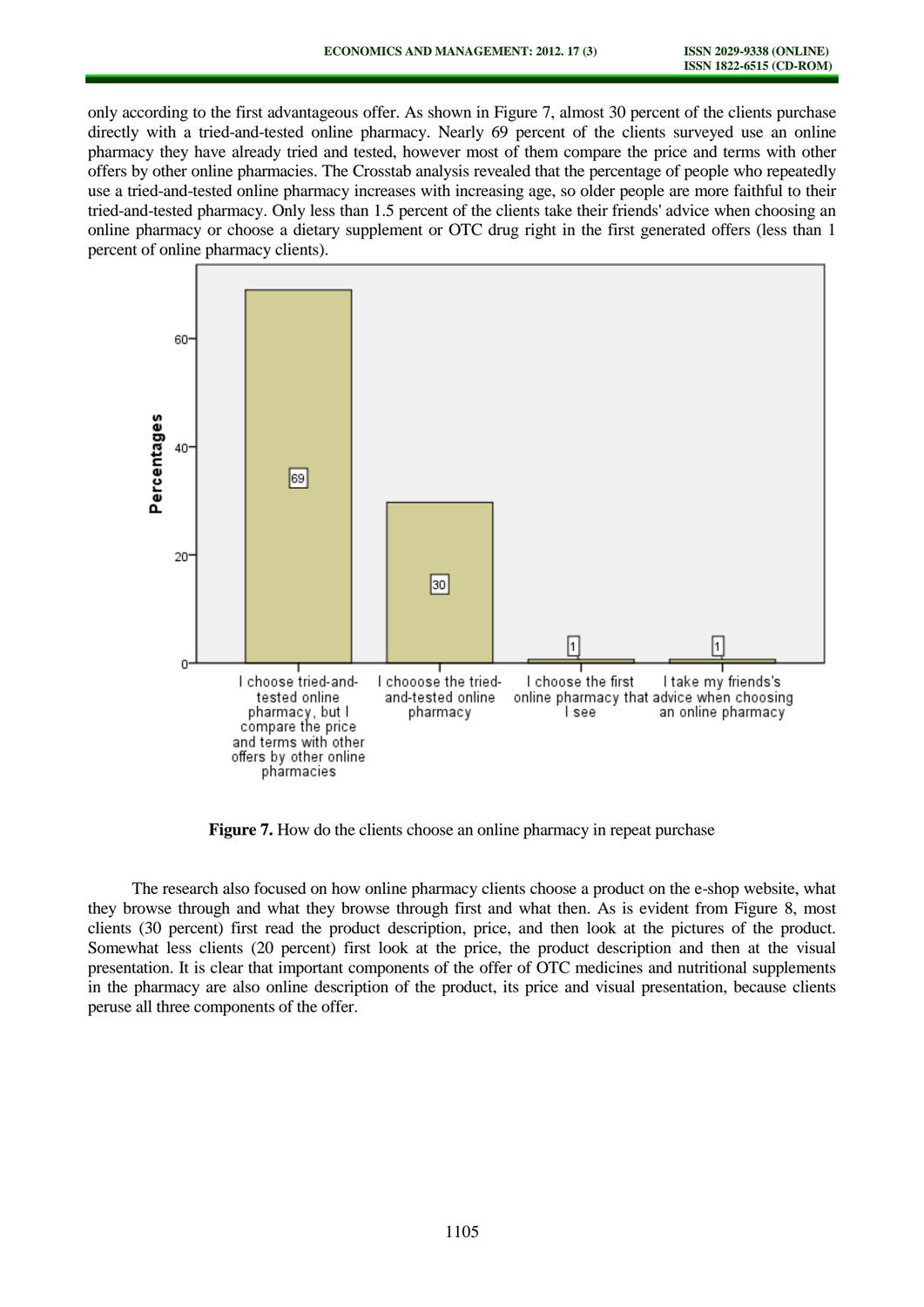

**Figure 8.** How the client proceeds when shopping on the online pharmacy website

#### **Conclusions**

The research showed that the clients of Internet pharmacies still do their shopping in bricks-and-mortar pharmacies more often than in online pharmacies. It is encouraging for operators of online pharmacies that with it is the opposite with younger age groups and educated population. It is expected that the percentage of customers who purchase OTC medicines and dietary supplements will grow with further Internet penetration.

The frequency of purchases in online pharmacies is smaller; mostly it is one purchase every 3 months. Those clients who profess a healthy lifestyle buy more often. It turned out that the main reason for purchasing in online pharmacies is the lower price (for three quarters of the clients). Half of the clients reported as an additional reason for shopping in online pharmacies is the fact that they can make orders from home, thereby saving time. Less than a third of clients see the benefits of buying in online pharmacies in the fact that they can learn more information on the Internet and can choose the product themselves. These reasons were more frequently reported by more educated clients of online pharmacies. It was identified that the clients buying on the Internet for low prices represent a different market segment than the clients buying there to save time, to make orders from home, get more information and choose the products themselves.

The research into the steps the clients take when searching for an e-shop and products led to the knowledge that most often the clients enter the internet through Internet Explorer and then Firefox, other browsers are used very rarely. After accessing the internet, the clients most often search for e-shops using search engines (70 percent of the clients), that is through search engines of Seznam and Google, other search engines are used very rarely. The Crosstabs analysis revealed significant differences in the use of individual search engines, as more women prefer the Seznam search engine than men, there are also differences in the choice of search engines in terms of the level of education achieved as the use of the Google search engine increases with increasing level of education at the expense of the Seznam search engine. Linked sites are used by only about one quarter of clients of online pharmacies and only about 5 percent of clients enter directly through the online pharmacy web site thanks to the knowledge of the addresses.